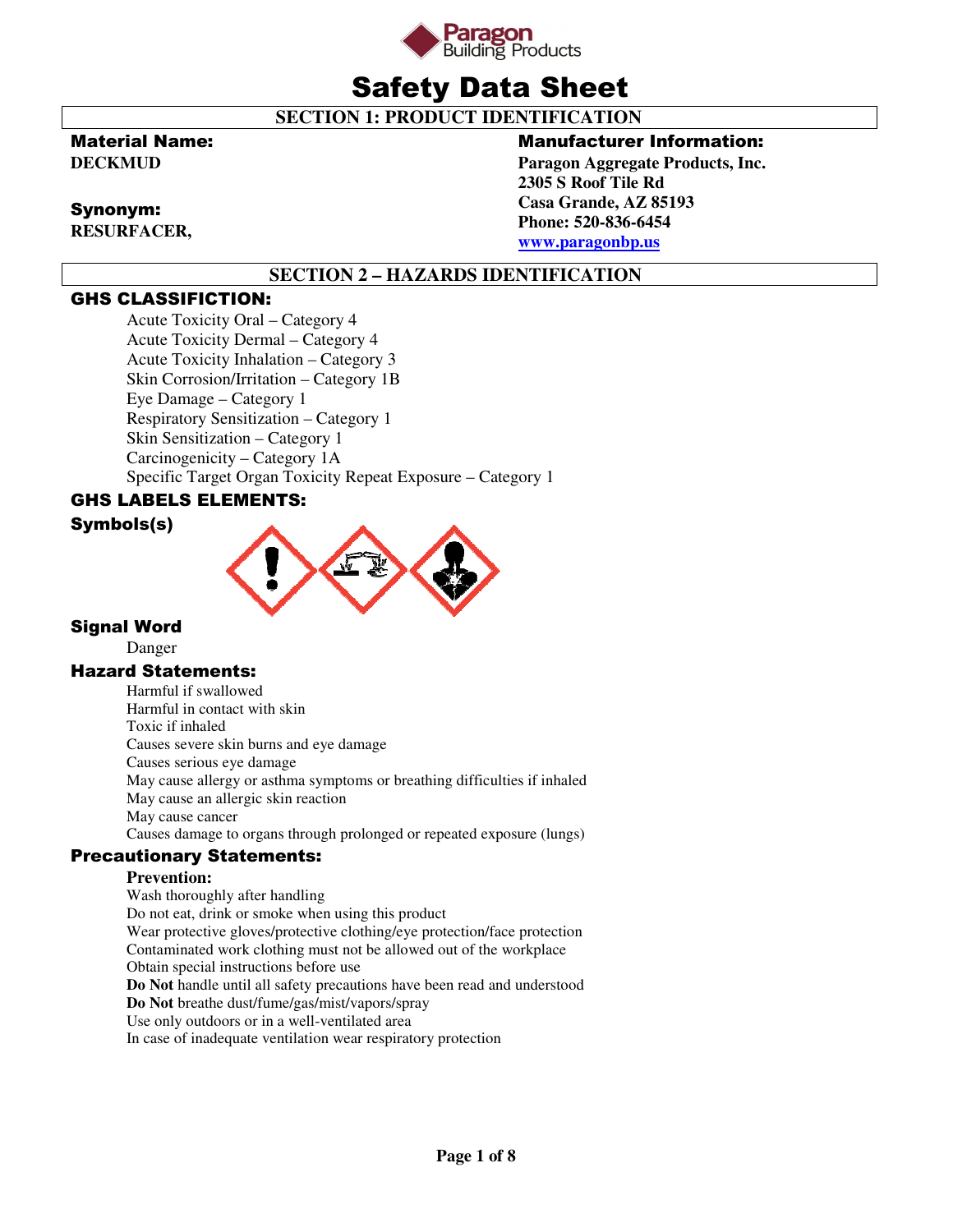

### **SECTION 2 – HAZARDS IDENTIFICATION (CONT.)**

### Precautionary Statements:

#### **Response:**

**If swallowed:** Rinse mouth, **DO NOT** induce vomiting. Immediately call a poison center/doctor.

**If on skin (or hair:** Take off immediately all contaminated clothing. Rinse skin with water/shower. Immediately call a poison center or doctor/physician. Wash contaminated clothing before reuse.

**If inhaled:** Remove victim to fresh air and keep at rest in a position comfortable for breathing. If experiencing respiratory symptoms, call a poison center or doctor/physician.

**If in eye:** Rinse cautiously with water for several minutes. Remove contact lenses, if present and easy to do, continue rinsing, immediately call a poison center/doctor.

#### **Storage:**

 Store in a well-ventilated place Store in an appropriate container or containment structure

#### **Disposal:**

Dispose of contents/container in accordance with local/regional/international regulations

### **SECTION 3 – COMPOSITION / INFORMATION ON INGREDIENTS**

#### **Chemical Name and Synonyms:**

| ∠omponent                           | $\Lambda$ C $\#$<br>יד כ⊾ד∠                       | Optional<br>Percent |
|-------------------------------------|---------------------------------------------------|---------------------|
| Chemicals<br>∴ement<br>. Portland ′ | $\sim$<br>,5997<br>$\mathbf{v}$<br>. <sub>.</sub> |                     |
| Juartz                              | 14808-60-7                                        |                     |

# Component Information/Information on Non-Hazardous Components General Product Information:

**Trace Elements:** Deckmud is made from materials mined from earth and is processed using energy provided by fuels. Trace amounts of naturally occurring, potentially harmful chemical might be detected during chemicals analysis. For example, Portland cement may contain up to 1.50% insoluble residue, some of which may be free crystalline silica. Other trace constituents may include calcium oxide, free magnesium oxide, potassium and sodium sulfate compounds, and trace metal compounds.

### **SECTION 4 – FIRST AID MEASURES**

### First Aid Eyes:

Immediately flush eye thoroughly with water. Continue flushing eye for a least 15 minutes, including under lids, to remove all particles. Call a physician immediately.

### First Aid Skin:

Wash skin with cool water and pH-neutral soap or mild detergent. Seek medical treatment if irritation or inflammation develops or persist. Seek medical treatment in the event of burns.

### First Aid Inhalation:

Remove person to fresh air. If breathing is difficult, administer oxygen. If not breathing, give artificial respiration. Seek medical help if coughing and other symptoms do subside. Inhalation of large amounts of Deckmud requires immediate medical attention.

#### First Aid Ingestion:

Do not induce vomiting. If conscious, have the victim drink plenty of water and call physician.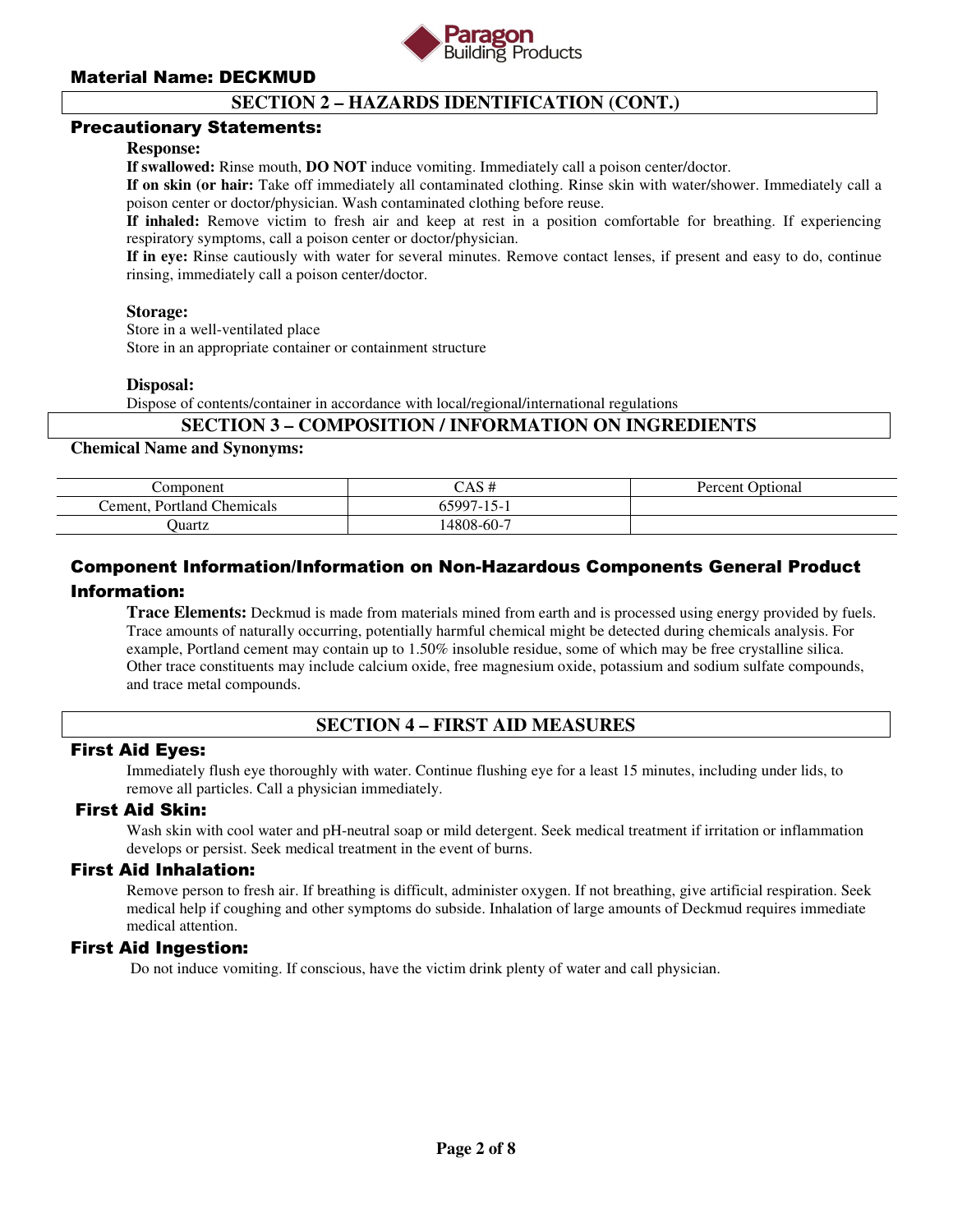

# **SECTION 5 – FIRE FIGHTING MEASURES**

### General Fire Hazards:

See Section 9 for Flammability Properties Non combustible

### Hazardous Combustion Products:

**NONE** 

### Extinguishing Media:

Use appropriate extinguishing media for surrounding fire

### Unsuitable Extinguishing Media:

**NONE** 

### Fire Fighting Equipment/Instructions:

Firefighters should wear full protective gear

### **SECTION 6 – ACCIDENTAL RELEASE MEASURES**

### Recovery and Neutralization:

Stop the flow of material, if this is without risk

### Personal Precautions, Protective Equipment and Emergency Procedures:

Use personal protection recommended in Section 8. Isolate the hazard area and deny entry to unnecessary and unprotected personal.

### Emergency Measures:

Isolate area, keep unnecessary personal away

### Environmental Precautions:

Do not attempt to wash Deckmud down sewers or storm drains

#### Methods for Containment and Clean-up:

Collect dry material using a scoop. Avoid actions that cause dust to become airborne. Avoid inhalation of dust and contact with skin. Scrape up wet material and place on an appropriate container. Allow the material to dry before disposal.

### Prevention of Secondary Hazards:

NONE

### **SECTION 7 – HANDLING AND STORAGE**

### Handling Procedures:

Avoid prolonged or repeated breathing of dust. Avoid contact with eyes and skin. Promptly remove dusty clothing or clothing which is wet with cement fluids and launder before reuse. Wash thoroughly after exposure to dust or wet Deckmud.

### Storage Procedures:

Store product in a cool, dry, ventilated area. Protect against physical damage and moisture. Keep Deckmud dry until used. Normal temperature and pressures do not affect the material.

#### Incompatibilities:

Wet Deckmud is alkaline; as such it is incompatible with acids, ammonium salts and metal.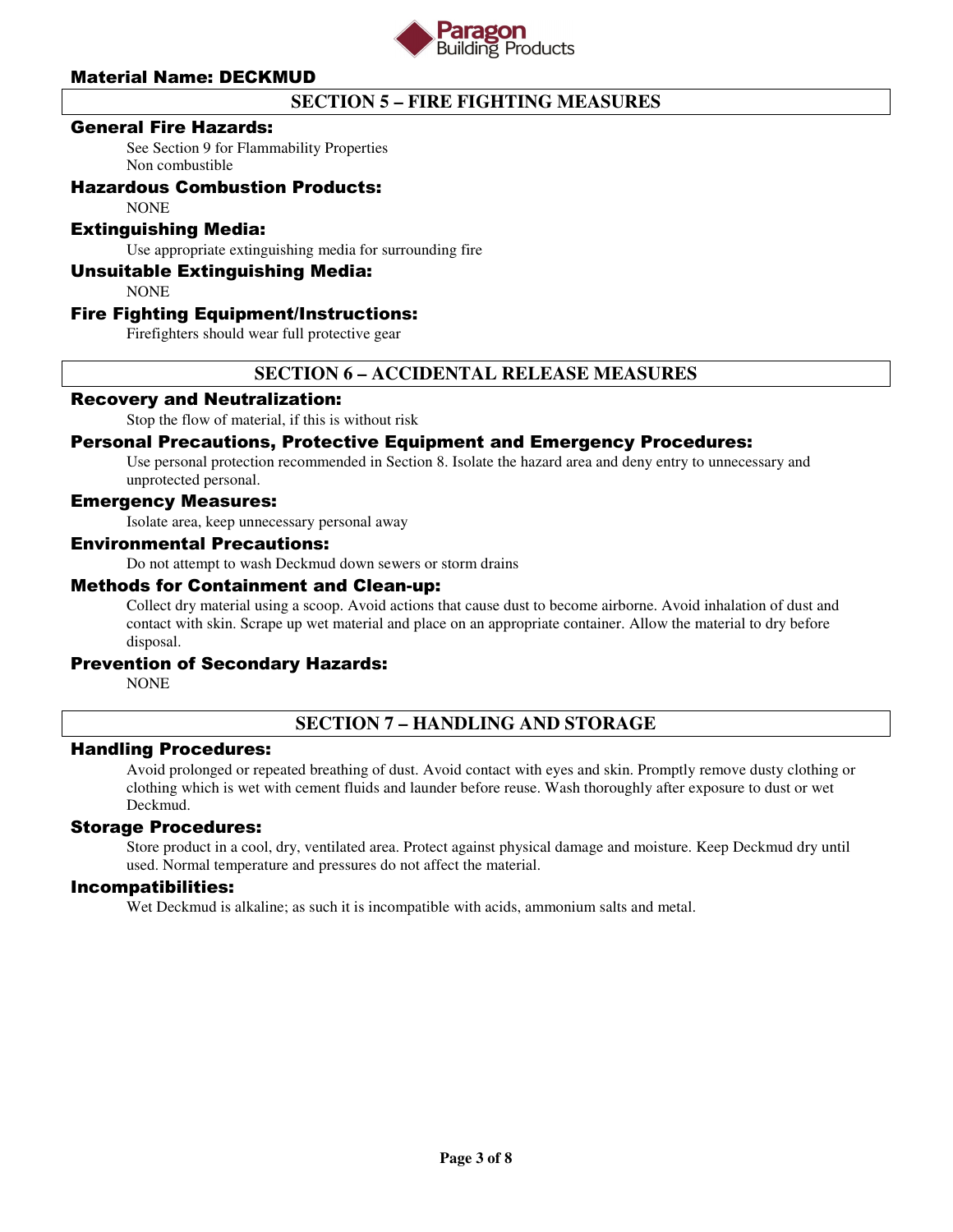

### **SECTION 8 – EXPOSURE CONTROL / PERSONAL PROTECTION**

### Component Exposure Limits:

### **Cement, Portland, chemicals (65997-15-1)**

 ACGIH: 1m/m3 TWA (particulate matter containing no asbestos and<1% crystalline silica, respirable fraction) OSHA: 15 mg/m3 TWA (total dust); 5 mg/m3 TWA (respirable fraction)

NIOSH: 10 mg/m3 TWA (total dust); 5 mg/m3 TWA (respirable dust)

#### **Limestone (1317-65-3)**

 OSHA: 15 mg/m3 TWA (total dust); 5 mg/m3 TWA (respirable fraction) NIOSH: 10 mg/m3 TWA (total dust); 5 mg/m3 TWA (respirable dust)

### **Gypsum (Ca(SO4).2H2O) (13397-24-5)**

 ACGIH: 10 mg/m3 TWA (inhalable fraction, listed under Calcium Sulfate) OSHA: 15 mg/m3 TWA (total dust); 5mg/m3 TWA (respirable fraction) NIOSH: 10 mg/m3 TWA (total dust); 5 mg/m3 TWA (respirable dust)

#### **Quartz: (14808-60-7)**

 ACGIH: 0.25 mg/m3 TWA (respirable fraction) NIOSH: 0.05 mg/m3 TWA (respirable dust)

### Engineering Measures:

Periodically wash areas contacted by dry Deckmud or by wet Deckmud fluids with a Ph neutral soap. Wash again at the end of work. If irritation occurs immediately wash affected areas and seek treatment. If clothing becomes saturated with wet Deckmud, it should be removed and replaced with clean clothing.

### Personal Protective Equipment:

### **Respiratory:**

Use local or general ventilation to control exposures below applicable exposure limits, NIOSH or MSHA approved particulate filter respirators should be used in the context of respiratory protection program meeting the requirements of the OSHA respiratory protection standard [29 CFR 1910.134] to control exposures when ventilation or other controls are inadequate or discomfort or irritation is experienced. Respirator and/or filter cartridge selection should be based on American National Standards Institute (ANSI) Standards Z88.2 Practices for Respiratory Protection.

### **Hands:**

Where prolonged exposure to unhardened Deckmud products might occur, wear impervious gloves to eliminate skin contact. Do not rely on barrier creams; barrier creams should not be used in place of gloves. Periodically wash areas contacted by Deckmud concrete mix or its dry ingredients with pH neutral soap and water. Wash again at the end of the work. If irritation occurs, immediately wash the affected area and seek treatment.

#### **Eyes:**

Where potentially subject to splashes or puffs of Deckmud, wear safety glasses with side shields or goggles. In extremely dusty environments and unpredictable environments wear unvented or indirectly vented goggles to avoid eye irritation or injury. Contact lenses should not be worn when working with Deckmud or fresh products.

#### **Skin and Body:**

Protection is essential to avoiding potentially severe skin injury. Avoid contact with unhardened Deckmud. If contact occurs, promptly wash affected area with soap and water. Where prolonged exposure to unhardened Deckmud products might occur, wear impervious clothing and gloves to eliminate skin contact. Wear sturdy boots that are impervious to water, to eliminate foot and ankle exposure.

### **SECTION 9 – PHYSICAL AND CHEMICAL PROPERTIES**

**Appearance:** Gray Powder **Physical State:** Solid **Vapor Pressure:** Not Applicable **Boiling Point:** Not Applicable **Solubility (H2O):** Slightly Soluble **Evaporation Rate:** Not Applicable **Octanol/H2O Coeff:** Not Applicable **Flash Point Method:** None **Lower Flammability Limit (LFL):** None **Auto Ignition:** Not Applicable

**Odor:** None **pH** (in water): 12-13 **Vapor Density:** Not applicable **Melting Point:** Not Applicable **Specific Gravity:** 3.15<br> **VOC:** Not 1 **Flash Point:** None **Upper Flammability Limit (UFL):** None **Burning Rate:** None

**Not Determined**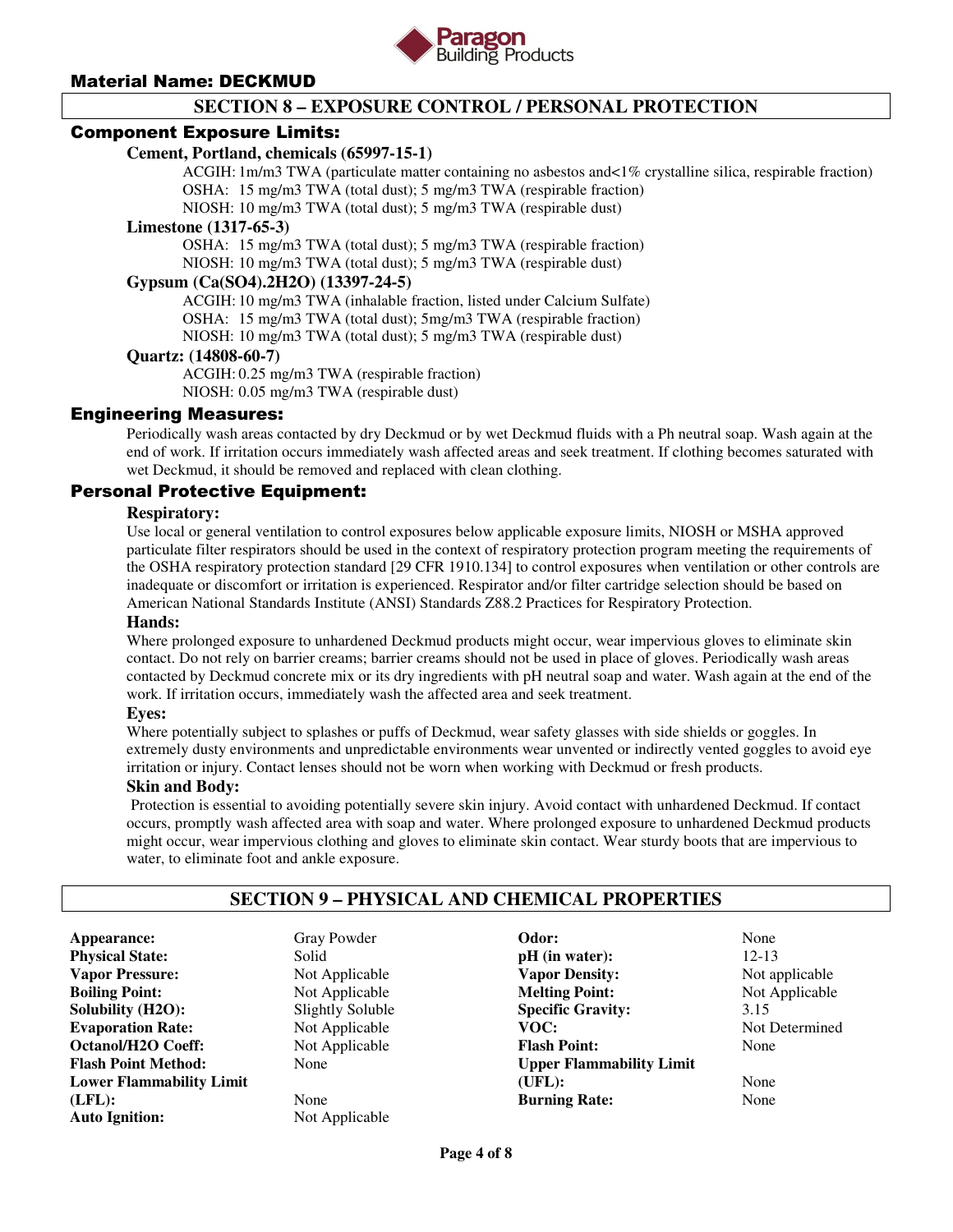

### **SECTION 10 – CHEMICAL STABILITY AND REACTIVITY INFORMATION**

#### **Chemical Stability:**

This is a stable material

### **Hazardous Reaction Potential:**

Will not occur

### **Conditions to Avoid:**

Unintentional contact with water

#### **Incompatibility Products:**

Wet Deckmud is alkaline, As such it is incompatible with acids, ammonium salts and phosphorous **Hazardous decomposition:** Will not spontaneously occur. Adding water produces (caustic) calcium hydroxide

### **SECTION 11– TOXICOLOGICAL INFORMATION**

### Acute Toxicity: **Component Analysis – LD50/LC50**

**Quartz (14808-60-7)**  Oral LD50 Rat 500 mg/kg

### Potential Health Effects:

### **Skin Corrosion Property/Stimulativeness**

 Discomfort or pain cannot be relied upon to alert a person to a hazardous skin exposure. Consequently, the only effective means of avoiding skin injury or illness involves minimizing skin contact, particularly contact with wet Deckmud. Exposed persons may not feel discomfort until hours after the exposure has ended and significant injury has occurred. Exposure during the handling or mixing of the dry ingredients in Deckmud may cause drying of the skin with consequent mild irritation or more significant effects attributable to aggravation of other conditions. Exposure to wet Deckmud may cause more skin effects including thickening, cracking or fissuring of the skin. Prolonged exposure can cause severe damage in the form of (caustic) chemical burn.

### **Eye Critical Damage/Stimulativeness**

 Exposure to airborne dust during the handling or mixing of the dry ingredients in Deckmud may cause immediate or delayed irritation or inflammation. Eye contact by splashes of wet Deckmud may cause effects ranging from moderate eye irritation to chemical burns and blindness. Such exposures require immediate first aid (see Section 4) and medical attention to prevent significant damage to the eye.

### **Ingestion**

 Although inadvertent ingestion of small quantities of wet Deckmud or its dry ingredients are not known to be harmful, accidental ingestion of larger quantities can be harmful and requires immediate medical attention.

### **Inhalation**

 Exposure to Deckmud in excess of the applicable TLV or PEL (see section 2) may cause or aggravate other lung conditions. The ingredients in Deckmud may contain trace amounts of crystalline silica. Exposure to these ingredients in excess of the applicable TLV or PEL (see Section 2) may cause or aggravate other lung conditions. Exposure to Deckmud may cause irritation to the moist mucous membranes of the nose, throat, and upper respiratory system. It may also leave unpleasant deposits in the nose.

### **Respiratory Organs Sensitization/Skin Sensitization**

 May cause allergy or asthma symptoms or breathing difficulties if inhaled, some individuals may exhibit an allergic response upon exposure to wet Deckmud. The response may appear in a variety of forms ranging from a mild rash to severe skin ulcers. Persons already sensitized mat react to their first contact with the product. Other persons may first experience this effect after years of contact with Deckmud products.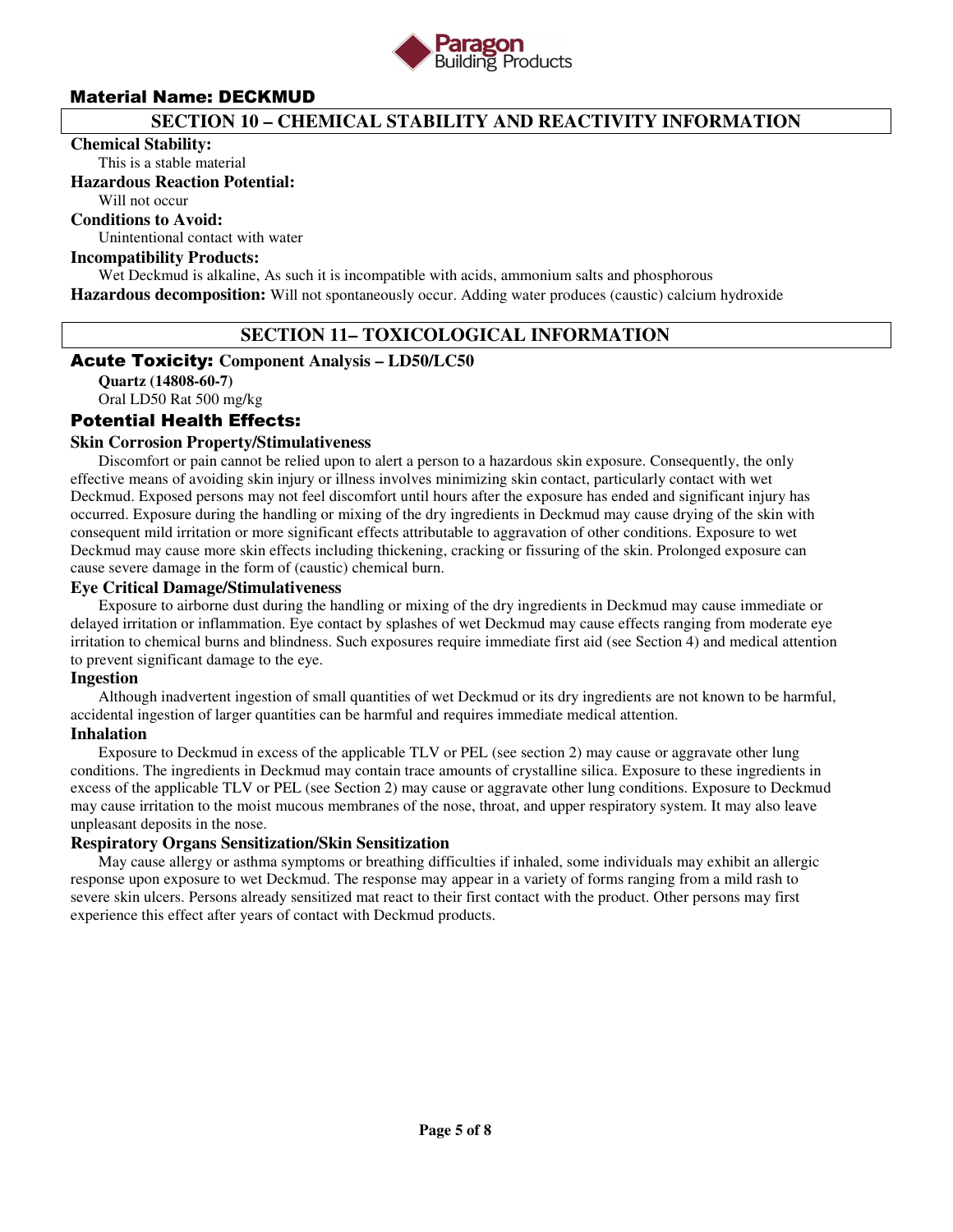

# **SECTION 11– TOXICOLOGICAL INFORMATION CONT.**

### Generative Cell Mutagenicity

This product is not reported to have any mutagenic effects

#### **Carcinogenicity**

#### **A: General Product Information**

May cause cancer: Prolonged and repeated exposure to airborne free respirable crystalline silica can result in lung disease and/or lung cancer! IARC states that crystalline silica in the form of quartz or cristobalite from occupational sources is carcinogenic to humans (Group 1).

#### **B: Component Carcinogenicity**

| ACGIH:              | A4 – Not Classified as a Human Carcinogen                                               |
|---------------------|-----------------------------------------------------------------------------------------|
| Quartz (14808-60-7) |                                                                                         |
| ACGIH:              | A2 – Suspected Human Carcinogen                                                         |
| NIOSH:              | potential occupational carcinogen                                                       |
| NTP:                | Known Human Carcinogen (respirable size) (Select Carcinogen)                            |
| IARC:               | Monograph 100C [2012] (listed under Crystalline silica inhaled in the form of quartz or |
|                     | cristobalite from occupational sources); Monograph 68 [1997] (Group 1 (carcinogenic to  |
|                     | humans)                                                                                 |
|                     |                                                                                         |

### **Reproductive Toxicity**

This product is not reported to have any reproductive toxicity effects

### Specified Target Organ General Toxicity:

#### **Single Exposure**

This product is not reported to have any single exposure specific target organ toxicity effects

#### **Specified Target Organ General**

Causes damage to organs through prolonged or repeated exposure (lungs)

### **Aspiration Respiratory Organs Hazard**

This product is not reported to have any aspiration hazards

### **SECTION 12 – ECOLOGICAL INFORMATION**

### **Ecotoxicity**

#### **A: General Product Information**

This product is not reported to have any ecotoxicity effects

#### **B: Component Analysis – Ecotoxicity – Aquatic Toxicity**

No ecotoxicity data are available for this product's components

#### **Persistence/Degradability**

No information available for the product

#### **Bioaccumulation**

No information available for the product

### **Mobility in Soil**

No information available for the product

### **SECTION 13 – DISPOSAL CONSIDERATIONS**

### Waste Disposal Instructions

See Section 7 for Handling Procedures. See Section 8 for Personal Protective Equipment recommendations

### Disposal of Contaminated Containers or Packaging

Dispose information available for the product

### **SECTION 14 – TRANSPORTATION INFORMATION**

### DOT Information

#### **Hazardous materials description proper shipping name:**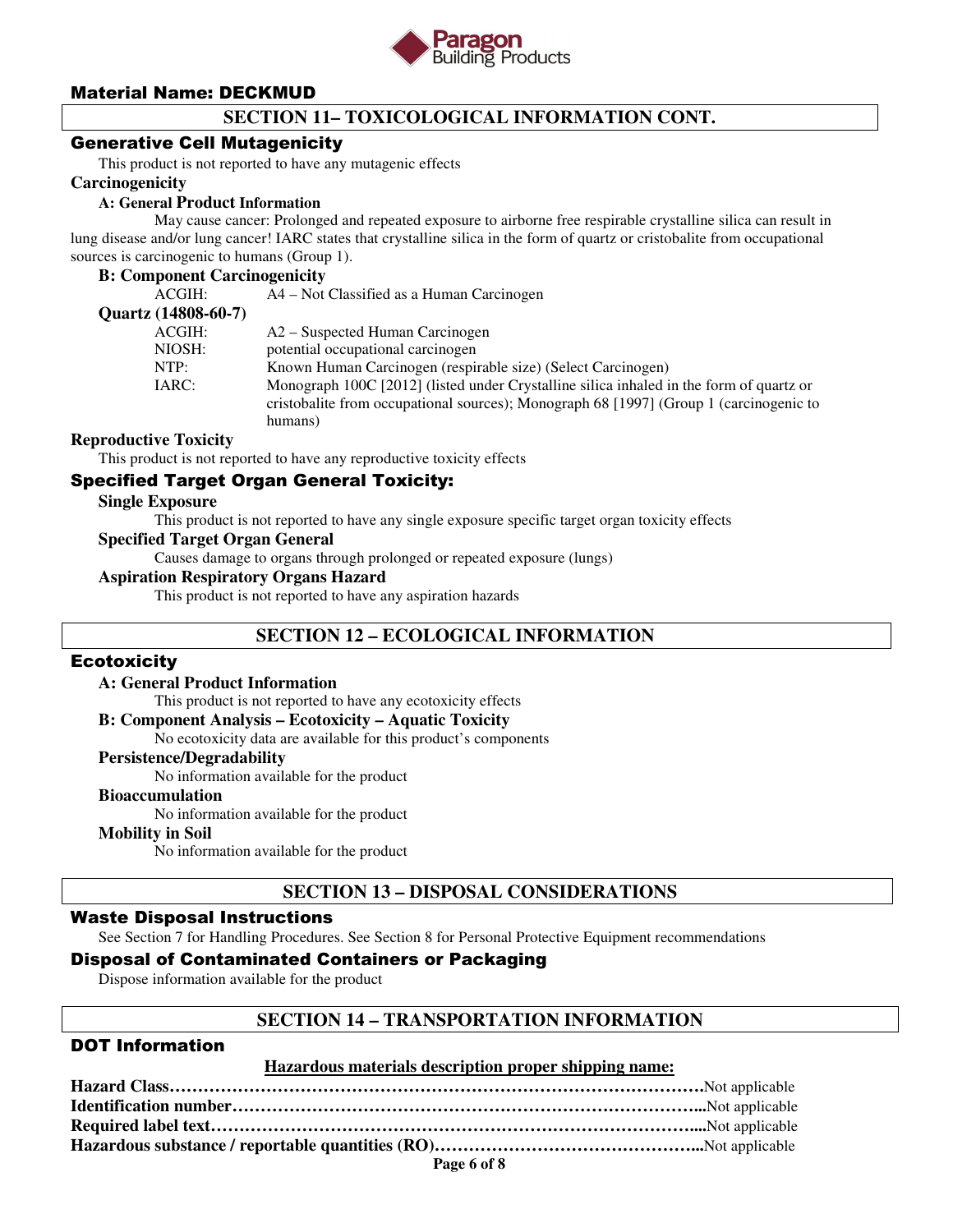

### **SECTION 15 – REGULATORY INFORMATION**

#### Regulatory Information

### **US Federal Regulations**

#### **Component Analysis**

None of this products components are listed under SARA Section 302 (40 CFR 355 Appendix A). SARS Section 313 (40 CFR 372.65), or CERCLA (40 CFR 302.4)

#### **State Regulations**

#### **Component Analysis – State**

The following components appear on one or more of the following state hazardous substances lists;

| <b>Components</b>                  | CAS               | ◡◠       | MA  | <b>MN</b> | NJ  | PА  | <b>RI</b> |
|------------------------------------|-------------------|----------|-----|-----------|-----|-----|-----------|
| Chemicals<br>Portland.<br>Cement.' | 65997-1<br>$15 -$ | $\rm No$ | Yes | Yes       | Yes | Yes | No        |
| <b>Quartz</b>                      | 1408-60-7         | No       | Yes | Yes       | Yes | Yes | No        |

The following statement(s) are provided under the California Safe Drinking Water and Toxic Enforcement Act of 1986 (Proposition 65):

WARNING! This product contains chemicals known to the state of California to cause cancer, birth defects, or other reproductive harm.

### **Component Analysis – WHMIS IDL**

 No components are listed in the WHMIS IDL **Additional Regulatory Information** 

#### **Component Analysis – Inventory**

| <b>Component</b>                              | CAS #      | <b>TSCA</b> | CAN | <b>EEC</b>    |
|-----------------------------------------------|------------|-------------|-----|---------------|
| Chemicals<br>Portland.<br>$c$ ement. $\prime$ | 65997-15-1 | Yes         | DSL | <b>EINECS</b> |
| Quartz                                        | 14808-60-7 | Yes         | DSL | <b>EINECS</b> |